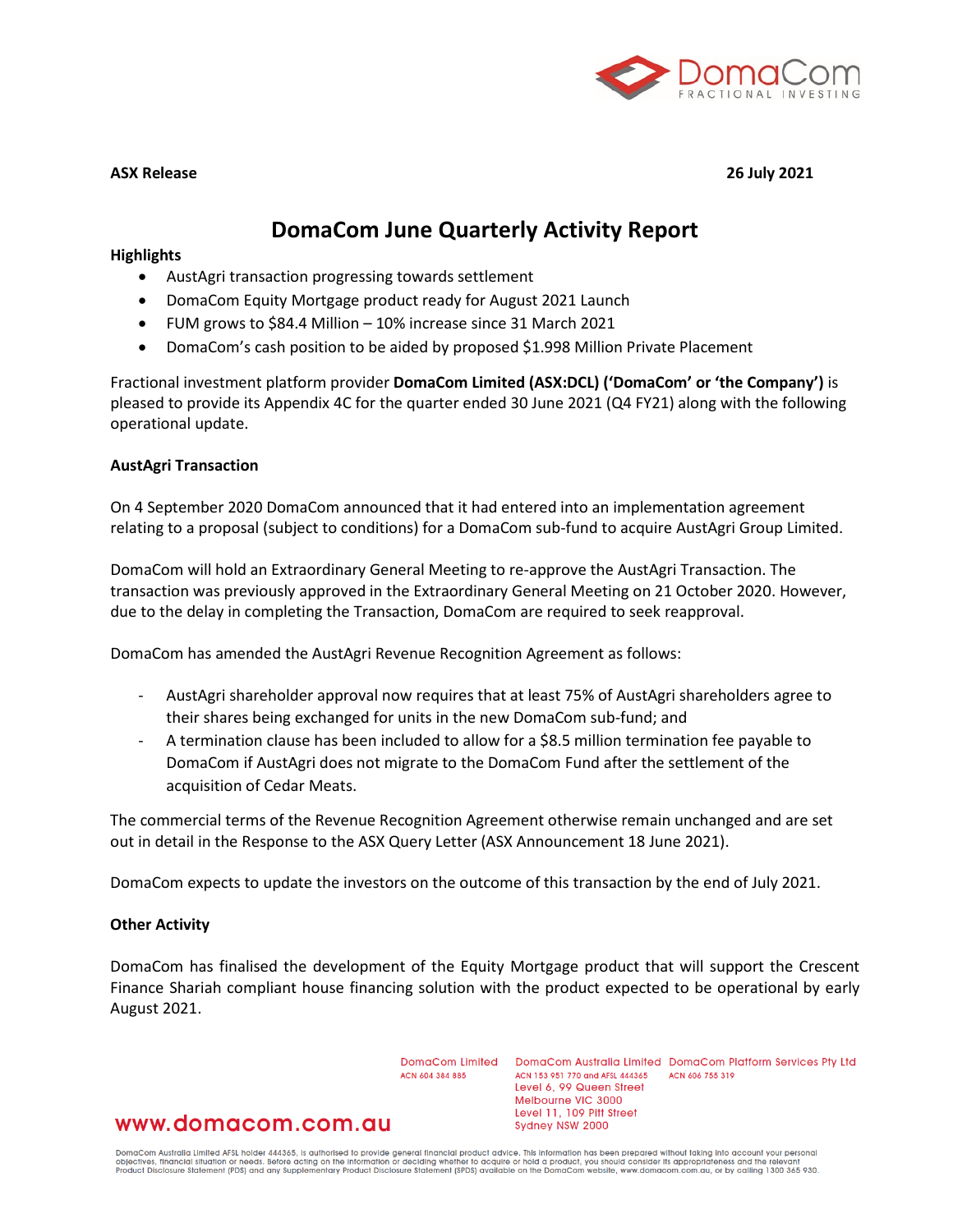### **Funds Under Management**

It was pleasing that the FUM grew by approximately 10% since the start of the quarter to \$84.4 Million as at 16 July 2021.

#### **Capital Management**

The Company is undertaking a non-underwritten private placement to sophisticated and wholesale investors to raise up to \$1,998,503 before costs through the issue of up to 30,506,852 Ordinary Shares at a price of \$0.06551 per share.

Additionally DomaCom proposes to carry out a non-underwritten 1 for 5 non-renounceable Entitlement Offer at a price of \$0.06551 per share in August 2021. DomaCom will update the market with further information when available.

DomaCom has been informed by the ASX that it is required to remain suspended until the completion of a capital raising to ensure that the Company has sufficient cash to continue its operations and is compliance with Listing Rule 12.2.

### **Variation in Terms of Secured Convertible Notes**

DomaCom has renegotiated the terms of the 2,950,000 Secured Convertible Notes (ASX Announcement 23 July 2021). The Noteholders have conditionally agreed to extend the Maturity Date to 1 July 2022 from the previous Maturity Date of 7 December 2021. The Conversion Price has been amended from \$0.10 to \$0.06551. In addition the Noteholders have conditionally agreed to waive the technical defaults that occurred as a result of DomaCom being suspended for more than 5 days in the previous 12 months.

The variation in terms of the Secured Convertible Notes is subject to a number of conditions precedent (including re-commencement of trading of the Company's shares on ASX) set out in the previous ASX Announcement. No assurance can be given that the conditions precedent will be waived or fulfilled.

### **Corporate**

FUM increased from \$76.9m to \$83.1m in the quarter ended 30 June 2021 and has grown further to \$84.4m as at 16 July 2021.

Payment of remuneration to executive and non-executive directors and their related parties amounted to \$170,000 during the quarter ended 30 June 2021. In addition \$88,000 was paid to third party suppliers for expenses of the related party DomaCom Fund that will be subsequently reimbursed.

DomaCom continued to carefully control costs during the quarter. Net cash used in operating activities decreased by \$68,000 during the quarter ended 30 June 2021 (excluding the impact of exception amounts received under the COVID-19 Cash Boost For Employers program). The decrease is mainly due to a reduction in employment costs of \$77,000.

DomaCom's cash position at the end of the June quarter was \$353K. The cash balance will increase with the remaining settlement of the Private Placement with a proposed issue date of 30 July 2021 (ASX Announcement 13 July 2021).